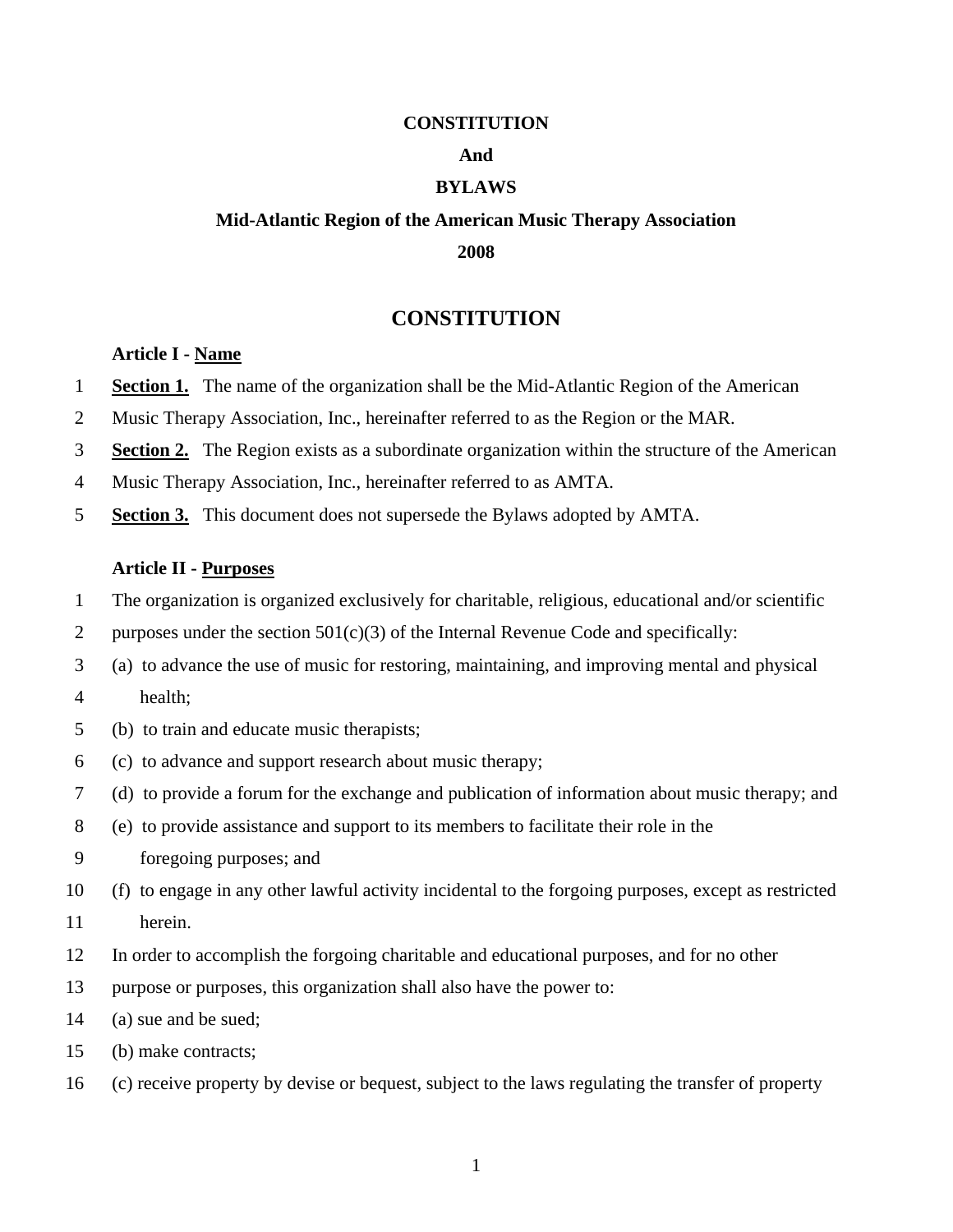- 17 by will, and otherwise acquire and hold all property, real or personal including shares of 18 stock, bonds, and securities of corporations;
- 19 (d) act as trustee under any trust whose objectives are related to the principal objects of the
- 20 corporation, and to receive, hold, administer, and expend funds and property subject to such 21 trust:
- 22 (e) convey, exchange, lease, mortgage, encumber, transfer upon trust or otherwise dispose of all 23 property, real or personal;
- 24 (f) borrow money, contract debts and issue bonds, notes, and debentures, and secure the payment 25 of any performance of its obligations; and
- 26 (g) do all other acts necessary or expedient for the administration of the affairs and attainment of
- 27 the purposes of this organization; provided, however, that this organization shall not, except
- 28 to an insubstantial degree, engage in any activities or exercise any powers that are not in
- 29 furtherance of the primary purposes of this organization.

## **Article III - Membership**

- 1 **Section 1.** Types of membership in the Region shall correspond to membership categories of
- 2 AMTA.
- 3 **Section 2.** Membership privileges and responsibilities shall be specified in the Bylaws.

## **Article IV - Officers**

- 1 **Section 1.** The officers of the Region shall be elected and appointed. The authority and duties
- 2 of each officer shall be as defined in the Bylaws. The methods of the election and appointment,
- 3 and terms of office, shall be specified in the Bylaws.
- 4 **Section 2.** The elected officers of the Region shall be a President, President-Elect, Vice
- 5 President for Conference Planning, Vice President-Elect for Conference Planning, Vice President
- 6 for Membership, Immediate Past-President, Treasurer, Government Relations Chair, Public
- 7 Relations Chair.
- 8 **Section 3.** The officers elected by the Mid-Atlantic Regions Association of Music Therapy
- 9 Students, hereinafter referred to as MARAMTS shall be the Student Affairs Advisory Board
- 10 Representative and the Student Representative. The officer elected by the Assembly Delegates
- 11 and Alternates shall be the Assembly of Delegates Chair, and will serve as an ex-officio member
- 12 without the right to vote.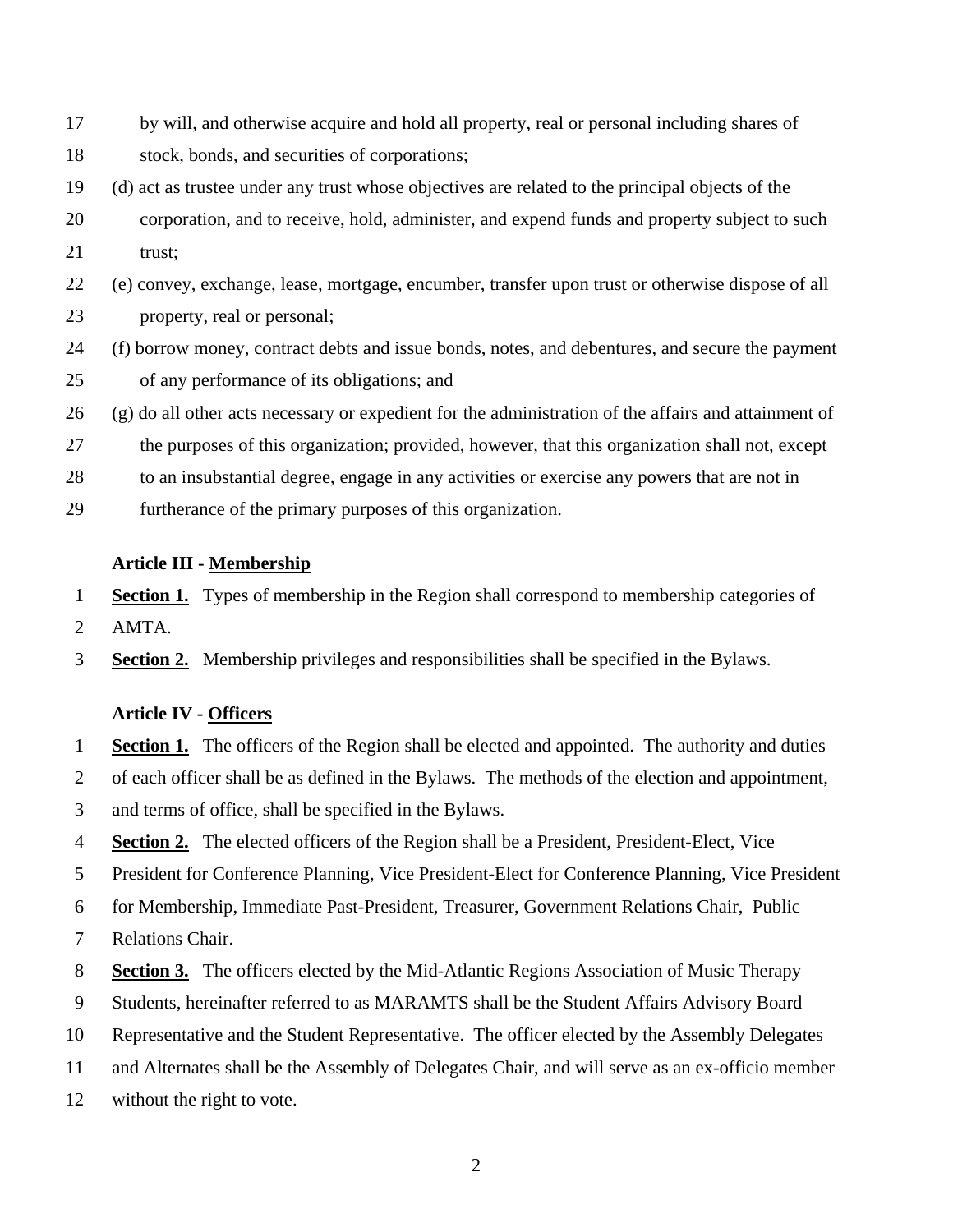- 13 **Section 4.** The appointed officers of the Region shall be the Secretary, Editor of the official
- 14 regional publication, Historian and the Parliamentarian.

# **Article V - Executive Board**

- 1 **Section 1.** There shall be an Executive Board consisting of eleven (11) voting members:
- 2 President, President-Elect, Vice President for Conference Planning, Vice President-Elect for
- 3 Conference Planning, Vice President for Membership, Immediate Past-President, Treasurer,
- 4 Student Affairs Advisory Board Representative (elected by MARAMTS), Government Relations
- 5 Chair, Public Relations Chair, and Student Representative (elected by MARAMTS). The
- 6 Secretary, Editor of the official regional publication, Parliamentarian, Historian, and Assembly
- 7 of Delegates Chair (elected by Assembly Delegates and Alternates) shall be ex-officio members
- 8 without the right to vote.
- 9 **Section 2.** The Executive Board shall have the power to transact the general business of the
- 10 Region and shall be responsible for the management and control of its funds. The Executive
- 11 Board shall review and approve a budget for the forthcoming fiscal year at the Executive Board
- 12 meeting at the annual conference.
- 13 **Section 3.** Notice of all meetings shall be given to all members entitled tovote at the meeting by
- 14 mail or email not less than 10 nor more than 60 days prior to the meeting

# **Article VI - National Assembly of Delegates**

- 1 Delegates and Alternate Delegates to the Assembly of the American Music Therapy Association
- 2 shall be elected by the Region. The number of Delegates is determined by directive of the
- 3 National Executive Board. Their election and terms of office shall be specified in the Bylaws.

# **Article VII - Representatives to National Standing Committees and Judicial Review Board**

- 1 **Section 1.** A representative shall be appointed to each of the National Standing Committees and
- 2 the Judicial Review Board.
- 3 **Section 2.** The manner in which these committee and board representatives are selected shall be
- 4 specified in the Bylaws.

# **Article VIII - Regional Councils and Committees**

- 1 **Section 1.** There shall be two standing councils: The National Service Council, and The
- 2 Conference Council. Members to these councils shall be appointed by the President, with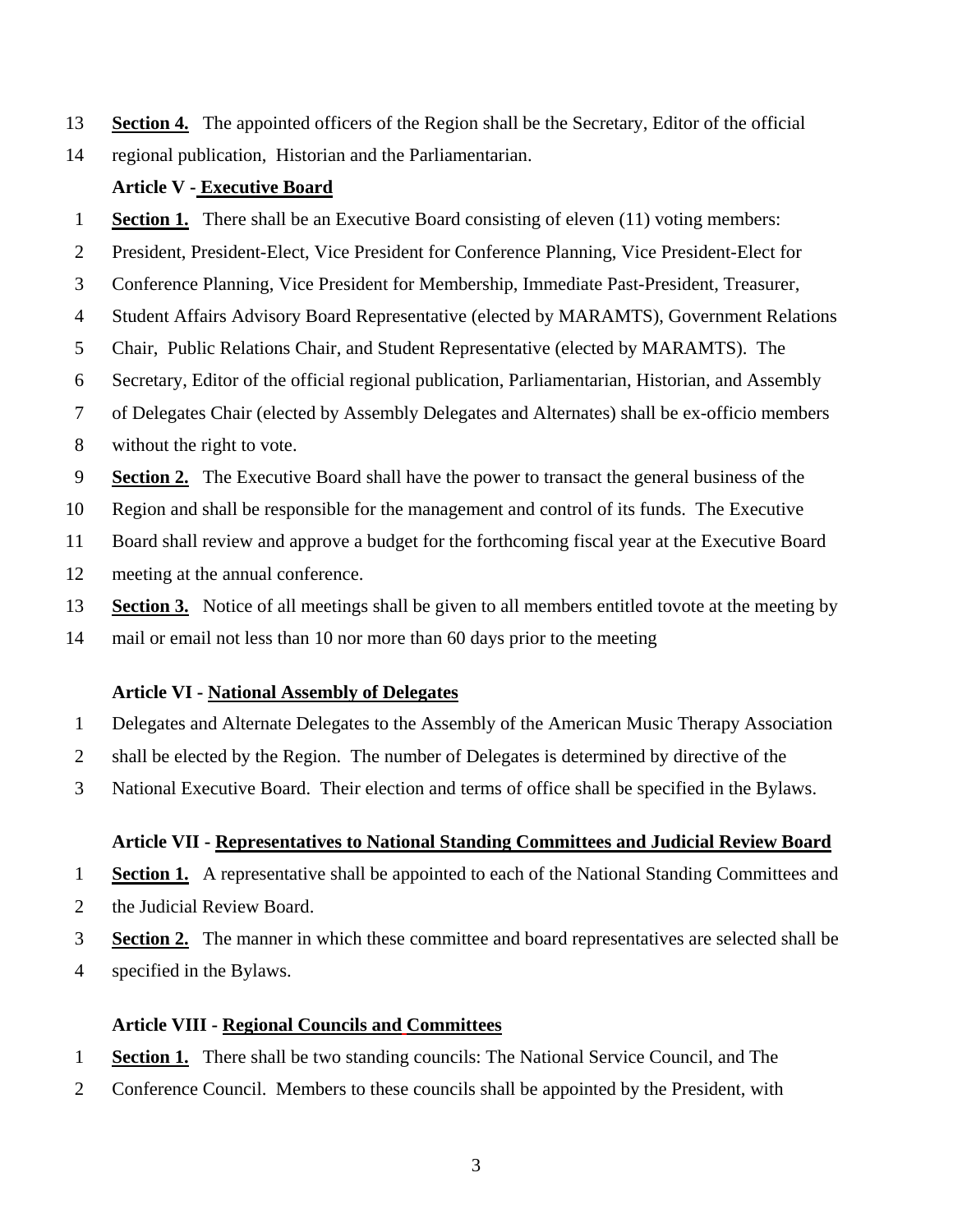3 approval of the Executive Board, unless it is already a duty of an elected position. All council 4 members shall perform such duties as specified in the Bylaws.

5 **Section 2.** The National Service Council shall be chaired by the Immediate Past-President and 6 include regional representatives to the AMTA standing committees, regional members who sit as 7 members of the AMTA Board of Directors, and the regional representative to the Judicial 8 Review Board. 9 **Section 3.** The Conference Committee shall be chaired by the Vice President for Conference 10 Planning and shall include the Vice President-Elect for Conference Planning; the Conference 11 Coordinator, the Exhibits Coordinator, the local co-hosts and the Continuing Music Therapy 12 Education Coordinator

13 **Section 4.** Members of the Finance Committee, Nominating Committee, Government

14 Relations Committee, Public Relations Committee, Research Committee and Regional Ad Hoc

15 Committees shall be appointed by the President with Executive Board approval. The Finance

16 Committee, Nominating Committee, Government Relations Committee, Public Relations

17 Committee, Research Committee shall perform such duties as specified in the Bylaws. The

18 regional ad hoc committees shall perform such duties as authorized by the Executive Board

#### **Article IX - Special Interest Groups and State Chapters**

1 Members of the Region may petition the Executive Board to approve the formation of Special 2 Interest Groups or State Chapters of the MAR. The Executive Board, in turn, may approve such 3 Special Interest Groups or State Chapters, in accordance with procedures specified in the 4 Bylaws.

### **Article X - Meetings**

1 **Section 1.** An annual regional conference shall be held. The location and date shall be

2 determined by the Executive Board. Business meetings, including all voting meetings shall be

3 held before the final day of the annual regional conference to ensure maximum participation.

4 **Section 2.** A meeting of the Region may be called at the National Conference at the discretion

5 of the Regional Executive Board.

6 **Section 3.** Additional meetings of the Region shall be called by the President, if requested by

7 seven (7) members of the Executive Board or upon signed petition by thirty-five (35)

8 professional members of the Region.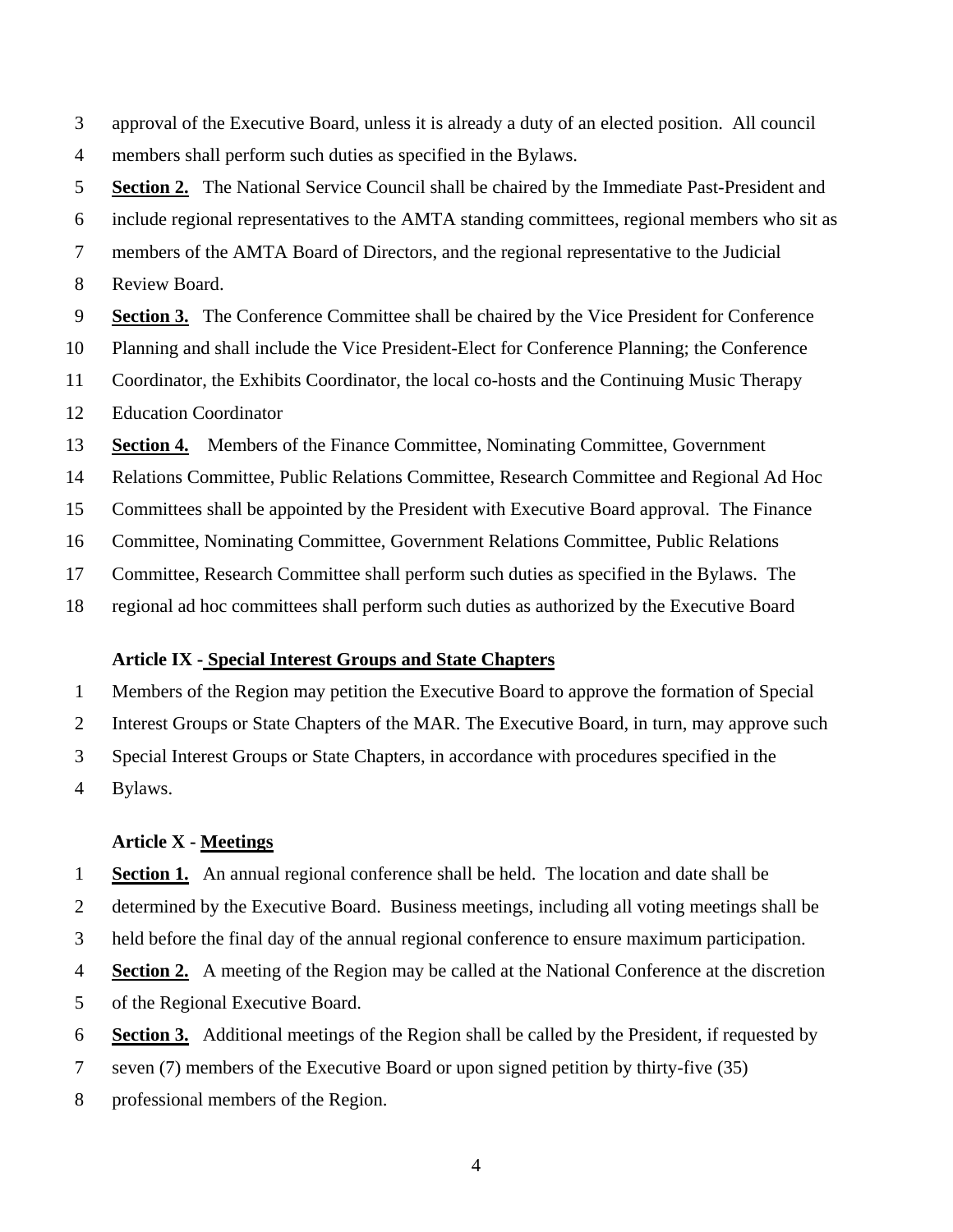9 **Section 4.** A minimum of two (2) meetings of the Executive Board shall be held annually. The 10 dates of these meetings shall be set as far in advance as possible and be open to all regional 11 members in good standing. Special meetings of the Executive Board shall be called by the 12 President or upon the joint written request of no less than seven (7) members of the Executive 13 Board

## **Article XI - Quorum**

1 **Section 1.** Quorum of the Executive Board shall consist of at least six (6) elected officers of the 2 Executive Board.

3 **Section 2.** Regional business meetings: quorum of the Executive Board plus twenty-five (25)

4 other professional members of the Region shall constitute quorum. At no time shall the lack of

5 quorum at a non-business session prevent those present from proceeding with the program of the 6 day.

## **Article XII - Publication**

1 There shall be an official publication of the Region. Publication circulation shall be stated in the 2 Bylaws.

## **Article XIII - Amendments**

1 **Section 1.** This Constitution may be amended at a business meeting during the regional 2 conference by a two-thirds vote of the members present provided that there is quorum and 3 provided that the proposed amendments have been submitted to the membership at least two 4 weeks in advance of the meeting. If more expedient or more fiscally appropriate, a mail vote 5 may be implemented if sent to all voting members with at least quorum response. 6 **Section 2.** Bylaws may be adopted, amended, or replaced at any business meeting of any 7 regional conference by a two-thirds vote of the members present provided there is quorum and 8 provided that the proposed changes are presented to the members present and submitted in 9 writing no later that one (1) day prior to that meeting. If more expedient or more fiscally 10 appropriate, a mail vote may be implemented if sent to all voting members with at least quorum 11 response.

## **Article XIV - Charitable Activity Restrictions**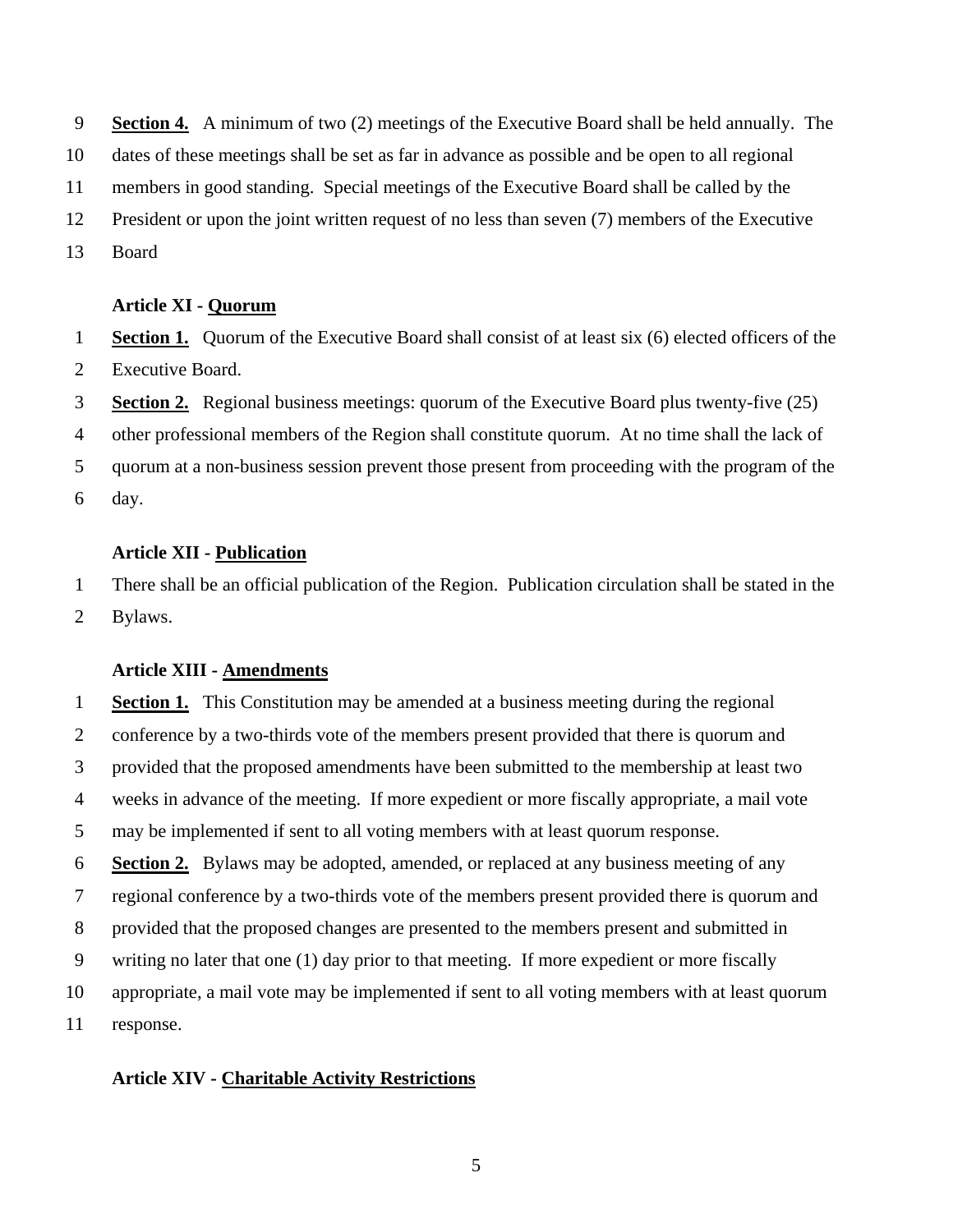1 No part of the net income of the organization shall inure to the benefit of or be distributed to its 2 directors, officers, or other private persons, except that the organization shall be authorized and 3 empowered to pay reasonable compensation for services actually rendered and to make payments 4 and distributions in furtherance of the purposes and objects of this organization. No substantial 5 part of the activities of the organization shall be the carrying of propaganda or otherwise 6 attempting to influence legislation, and the organization shall not participate in or intervene in 7 any political campaign on behalf of any candidate for public office. Notwithstanding any other 8 provisions set forth in this Constitution, at any time during which it is deemed a private 9 foundation, the organization shall not engage in any act of self-dealing as defined in Section 10 4941(d) of the Internal Revenue Code of 1986 or corresponding provisions of any subsequent 11 federal tax laws; the organization shall distribute its income for each taxable year at such time 12 and in such manner as not to become subject to the tax on undistributed income imposed by 13 Section 4942 of the Internal Revenue Code of 1986 or corresponding provisions of any 14 subsequent federal tax laws; the organization shall not own any excess business holdings that 15 would subject it to tax under Section 4943 of the Internal Revenue Code of 1986 or 16 corresponding provisions of any subsequent federal tax laws; the organization shall not make any 17 investments in such manner as to subject the organization to the tax imposed by Section 4944 of 18 the Internal Revenue Code of 1986 or corresponding provisions of any subsequent federal tax 19 laws; and the organization shall not make any taxable expenditures as defined in Section 4945(d) 20 of the Internal Revenue Code of 1986 or corresponding provisions of any subsequent federal tax 21 laws. Notwithstanding any other provisions of this Constitution, the organization shall not 22 conduct or carry on any activities not permitted to be conducted or carried on by an organization 23 exempt from tax under Section 501(c)(3) of the Internal Revenue Code of 1986 or corresponding 24 provisions of any subsequent federal tax laws, or by an organization contributions to which are to 25 be deductible under Section  $170(c)(2)$  of such Code, or corresponding provisions of any 26 subsequent federal tax laws.

#### **Article XV - Dissolution**

1 Upon the dissolution of the organization or the winding up of its affairs, the assets of the

2 organization shall be distributed exclusively for charitable or educational purposes within the

3 meaning of section 501(c)(3) of the Internal revenue code. Organizations having purposes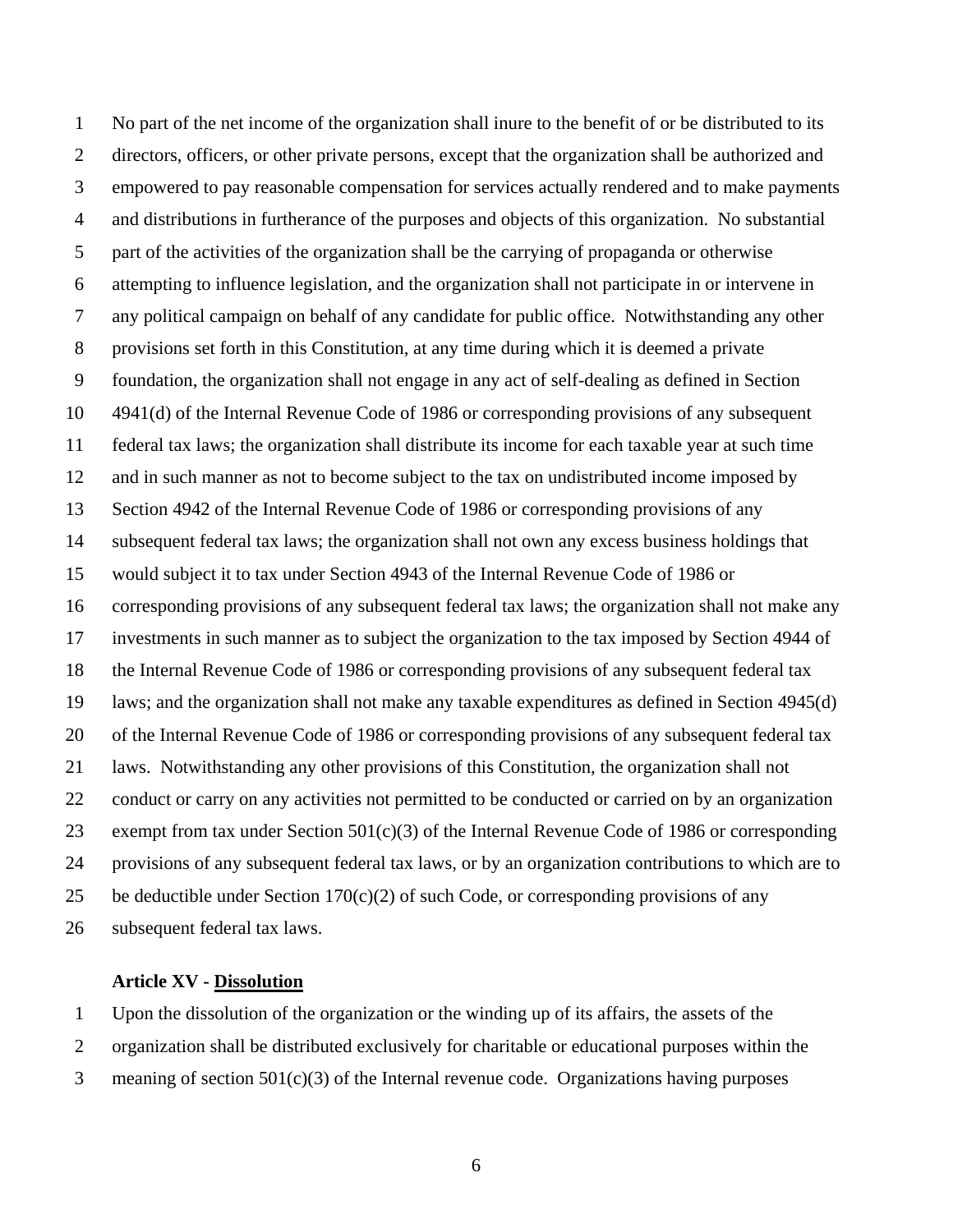4 similar to those of this organization shall be preferred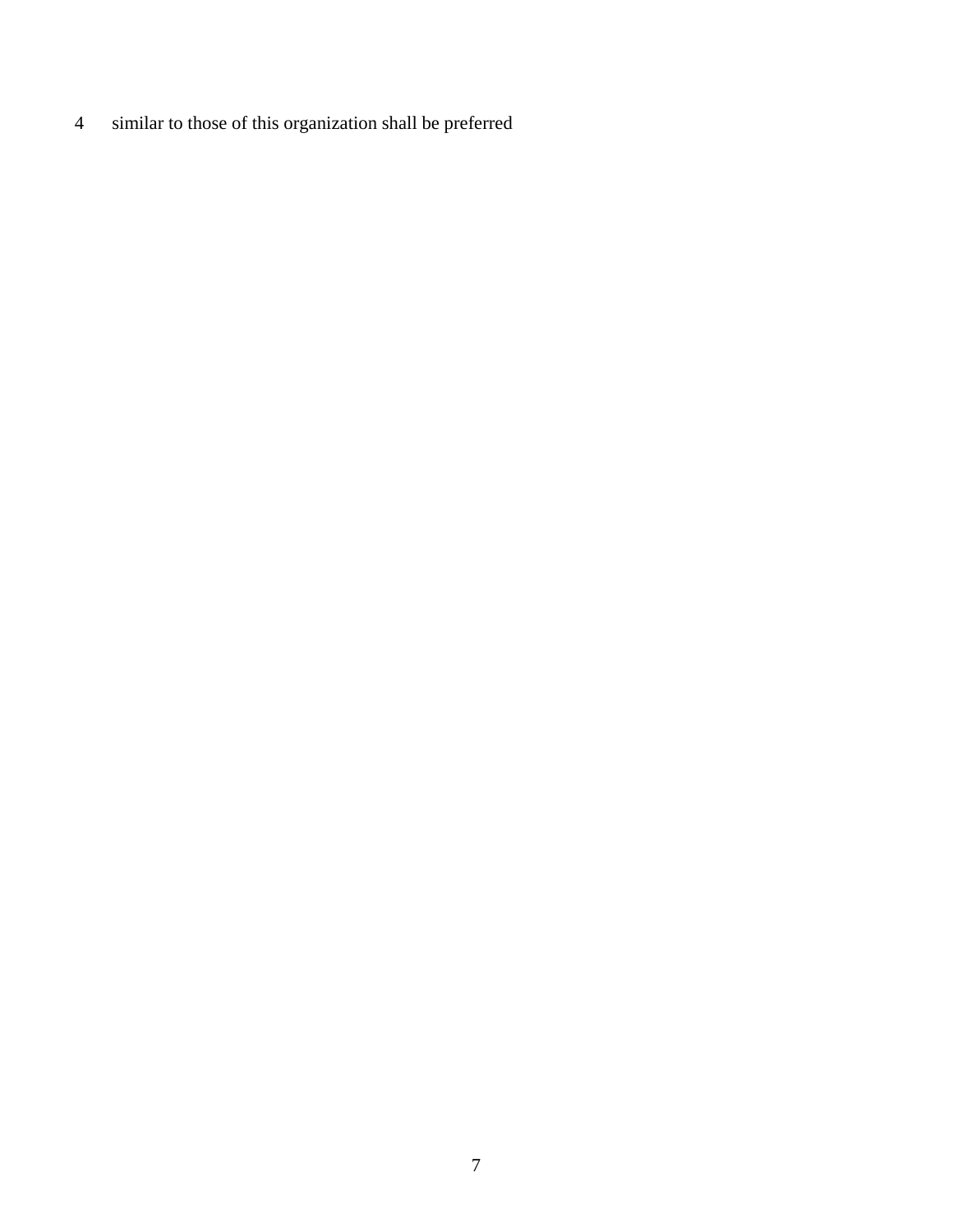# **BYLAWS**

### **Article I - Membership**

- 1 **Section 1.** Membership shall be open to all persons and organizations who hold any type of
- 2 membership in the American Music Therapy Association, and who are residents, employees,
- 3 students, or organizations in New York, Pennsylvania, New Jersey, Maryland, Delaware,
- 4 Virginia, West Virginia, or the District of Columbia.
- 5 **Section 2.** Such membership shall provide the privileges of participation in the activities of the
- 6 Region and of receiving the official regional publication and all other publications of the Region.
- 7 **Section 3.** Only professional members in good standing and Honorary Life Members who are
- 8 eligible for professional membership may hold office or vote.
- 9 **Section 4.** Student members in good standing shall have the right to participate in the activities
- 10 of the Region, to receive the official regional publication, or other publications of the Region,
- 11 and to hold the office of Student Representative to the Executive Board.
- 12 **Section 5.** All other members in good standing, except those delineated in Sections 3 and 4,
- 13 shall have the right to participate in the activities of the Region, and to receive the official
- 14 regional publication, or other publications of the Region.

#### **Article II - Dues**

- 1 **Section 1.** All members are required to pay dues to AMTA and the Region concurrently. Any
- 2 member in good standing in another Region coming into Mid-Atlantic Region will be accepted
- 3 in good standing for the duration of the fiscal year. Any AMTA Honorary Life Member living in
- 4 the MAR shall be extended an Honorary Life Membership in MAR.
- 5 **Section 2.** The membership year shall begin January 1 and end December 31.

### **Article III - Duties of Elected Officers**

1 **Section 1.** The regular term of office of all officers except the President shall commence eight 2 (8) weeks after the adjournment of the annual spring conference. The incoming President shall 3 be formally introduced at the closing session of the annual spring conference and assume duties

- 4 of the office immediately thereafter. The Treasurer's term will commence with the start of the
- 5 new fiscal year following the election.
- 6 **Section 2.** The President shall: preside at all meetings of the Region; call and preside at all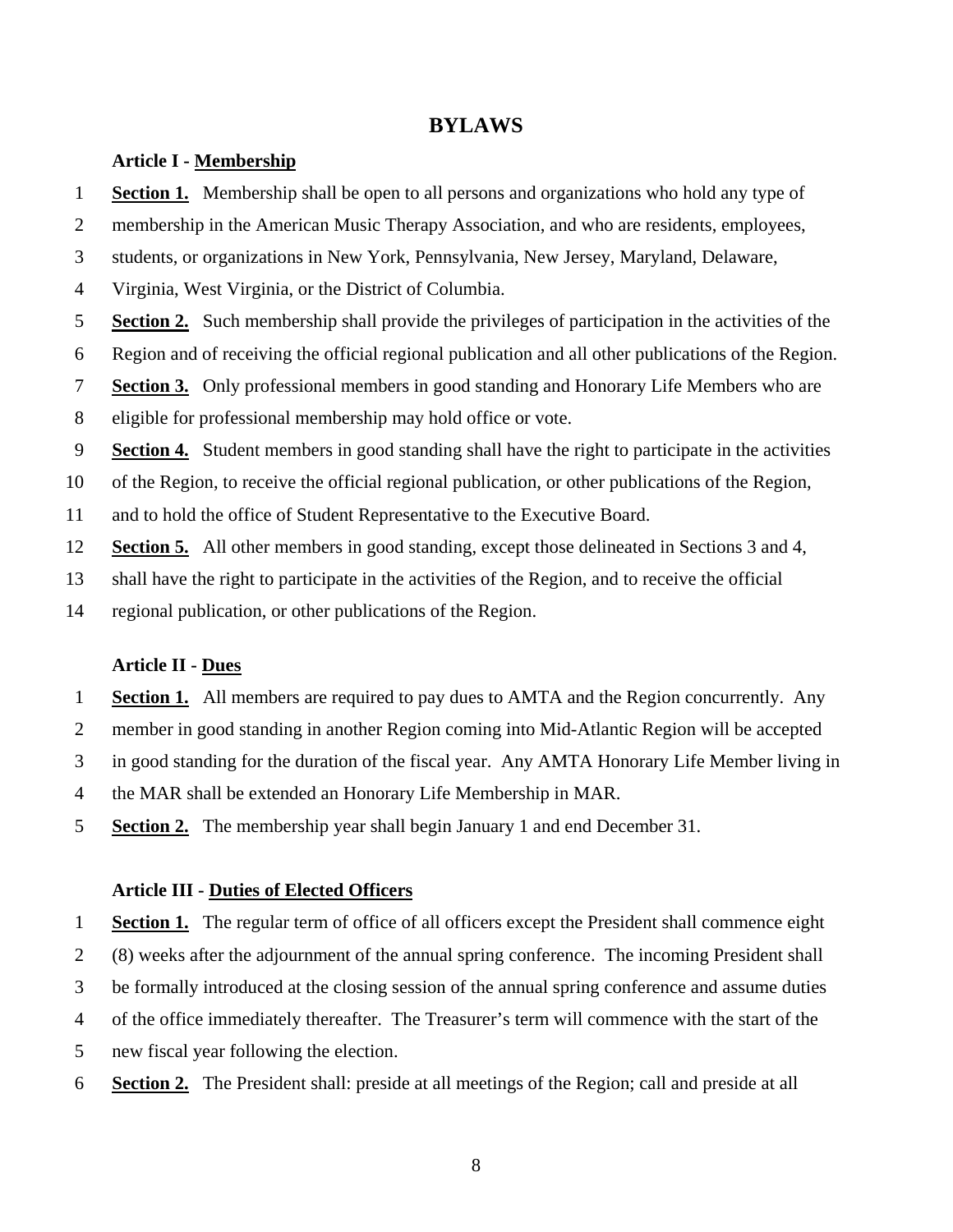7 meetings of the Executive Board; be ex officio member of all committees except the Nominating 8 Committee; be a representative to the Assembly of Delegates; make all designated appointments 9 subject to the approval of the Executive Board; perform all other duties commensurate with the 10 stated purpose of the organization; communicate with, advise, and guide corresponding student 11 officer; establish and/or maintain a handbook outlining job responsibilities; and submit an annual 12 written report at the regional conference.

13 **Section 3.** The President-Elect shall: assist the President as requested; study the duties of the 14 President in order to be prepared at the appropriate time to take over the responsibilities of this 15 office; assume all duties of the President in case of resignation or removal of the President; 16 attend Regional Executive Board meetings; be a representative to the Assembly of Delegate 17 during the  $2<sup>nd</sup>$  year of the President-Elect's term; seek input, lead on-going study and propose 18 changes in the Constitution and Bylaws as may be deemed necessary; oversee long-range 19 planning; serve as a member of the Nominating Committee; serve as a member of the Finance 20 Committee; ensure that all new officers and appointees receive their handbooks outlining job 21 responsibilities; maintain on computer all officer handbooks; update the handbooks on a yearly 22 basis following the Fall Executive Board meeting with input from officers and the Executive 23 Board; present the updated handbooks to the officers and Executive Board on a yearly basis at 24 the annual Spring conference; establish and/or maintain communication with Co-Editors of the 25 official regional publication on a quarterly basis; establish and/or maintain a handbook outlining 26 job responsibilities; submit an annual written report at the regional conference; and carry out 27 such other duties as may be assigned by the President or the Executive Board. 28 **Section 4.** The Vice President for Conference Planning shall: assume the duties of the President

29 in case of absence of both the President and President-Elect; succeed to the presidency in case of 30 the resignation of both the President and President-Elect; attend Regional Executive Board 31 meetings; chair the Conference Council; serve as Program Chair, taking complete charge of 32 program planning for the annual regional conference, conferring on all details of management 33 with any committees appointed to arrange for conference programs; develop and send out 34 conference publicity; work with the Conference Coordinator, the Local Chair, the Continuing 35 Education Coordinator, and the Exhibits Coordinator; establish and/or maintain a handbook 36 outlining job responsibilities; submit an annual report at the regional conference; and carry out 37 such other duties as may be assigned by the President or the Executive Board.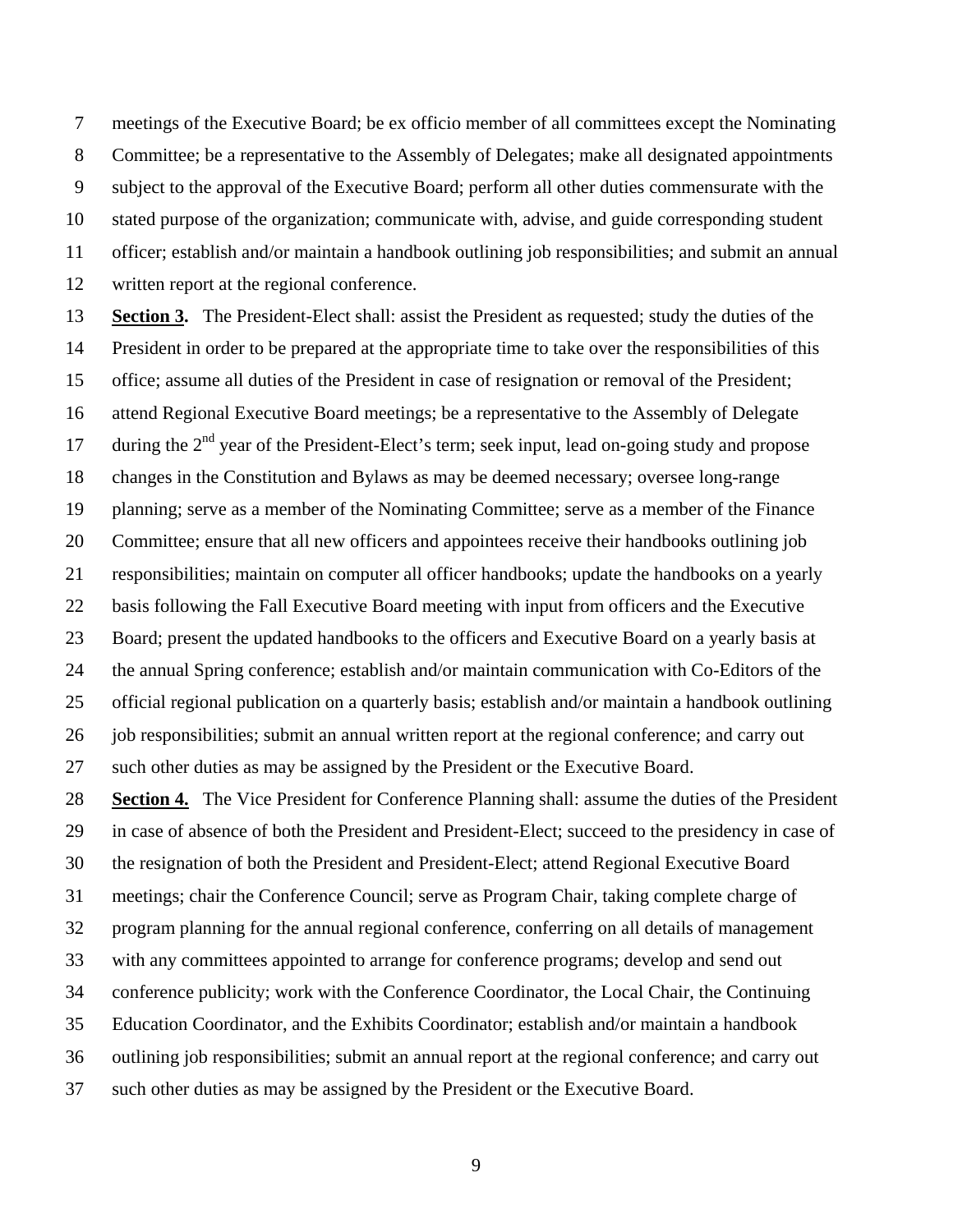38 **Section 5.** The Vice President for Membership shall: succeed to the presidency in case of the 39 resignation of the President, President-Elect, and the Vice President for Conference Planning; 40 chair the Regional Services Council; serve as regional representative to the Membership 41 Committee of AMTA; maintain official statistical records of the membership for the Mid-42 Atlantic Region; correspond with members on related matters; correspond with the national 43 Director of Membership Services to facilitate the transmission of information to the regional 44 members; attend Regional Executive Board meetings; serve as Regional Membership Chair; 45 coordinate the implementation of the website and email tree; establish and/or maintain a 46 handbook outlining job responsibilities; submit an annual written report at the regional 47 conference; and carry out such other duties as may be assigned by the President or the Executive 48 Board.

49 **Section 6.** The Immediate Past President shall: endeavor to effect a smooth transition of power 50 by assisting and advising the new President as necessary; chair the National Services Council; 51 chair the Nominating Committee appointed by the President; present the slate of nominees to the 52 membership; attend Regional Executive Board meetings; serve as a member of the Assembly of 53 Delegates for the first year of the Past President's term; serve as a member of a Constitution and 54 Bylaws Revision Committee; communicate with, advise, and guide corresponding student 55 officer; establish and/or maintain a handbook outlining job responsibilities; submit an annual 56 written report at the regional conference; and carry out such other duties as may be assigned by 57 the President or the Executive Board.

58 **Section 7.** The Vice President-Elect for Conference Planning shall: study the duties of the Vice 59 President for Conference Planning in order to be prepared at the appropriate time to take over the 60 responsibilities of the office; assist the Vice President for Conference Planning as requested; 61 maintain communication with the Vice President for Conference Planning; attend Regional 62 Executive Board meetings; maintain handbooks that outline the duties of the regional conference 63 local host committee; establish and/or maintain a handbook outlining job responsibilities; and 64 carry out such other duties as may be assigned by the President or the Executive Board. 65 **Section 8.** The Treasurer shall: pay all bills authorized by the Executive Board and issue 66 reimbursement within 30 days of receipt of the request; keep an itemized account of all receipts 67 and disbursements; present a financial report to the Executive Board regularly; publish the 68 financial report in the regional publication; provide AMTA with financial information necessary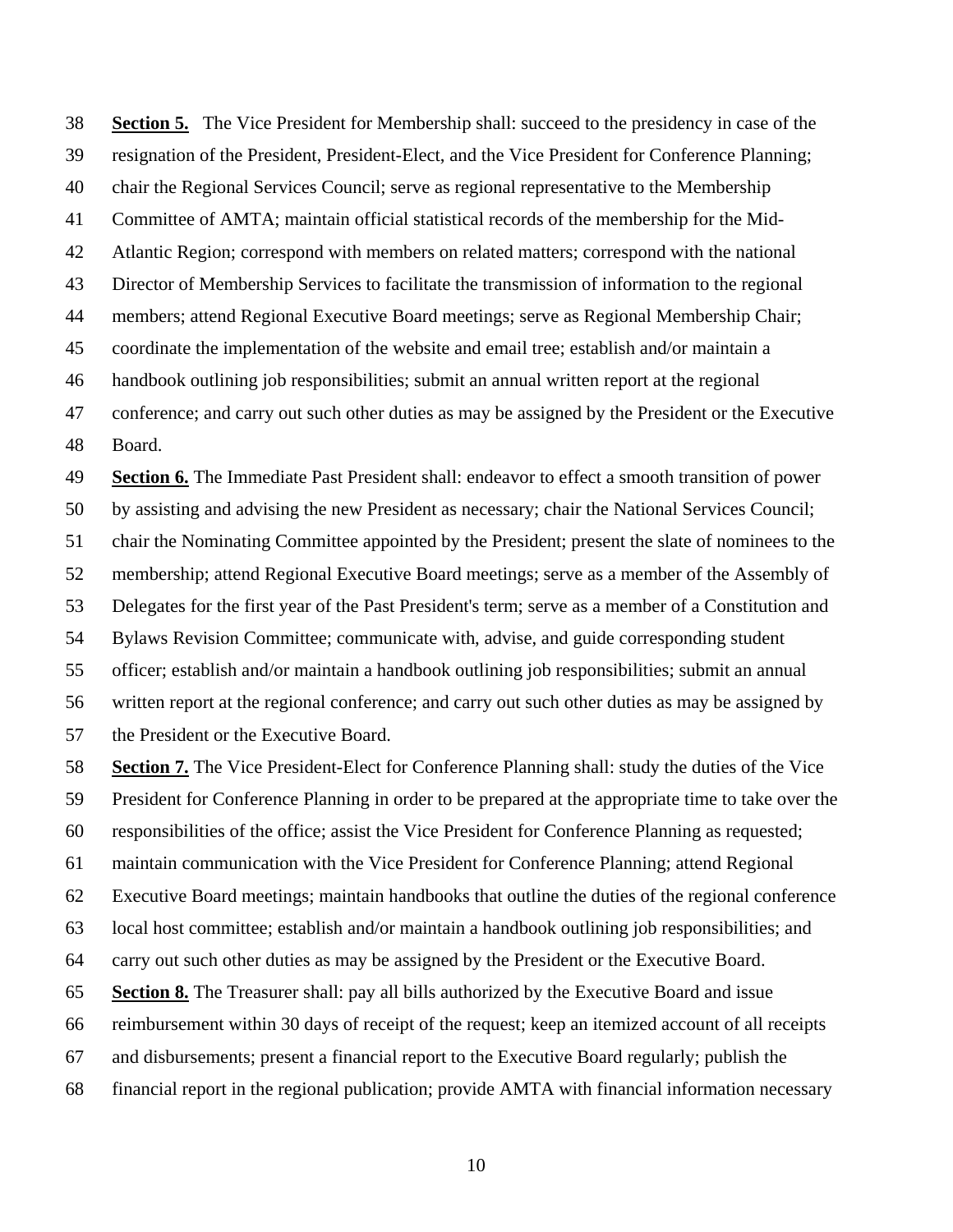69 to complete tax filing as requested by AMTA; chair the Finance Committee appointed by the

70 President; attend Regional Executive Board meetings; communicate with, advise, and guide the

71 corresponding student officer; establish and/or maintain a handbook outlining job

72 responsibilities; submit an annual written report at the regional conference; and carry out such

73 other duties as may be assigned by the President or the Executive Board.

74 **Section 9.** The Public Relations Chair shall: coordinate regional public relations efforts; serve as

75 regional representative to the Employment and Public Relations Committee of AMTA; attend

76 Regional Executive Board meetings; request that the President appoint Public Relations and

77 Media specialists Representatives, as needed, to coordinate use, distribution, and maintenance of

78 the regional display, pamphlets and videos, and any other available Public Relations

79 materials; maintain regular communication with Public Relations Representatives to assist them

80 in fulfilling their duties as outlined in Article V, Section 1, of the Bylaws; organize and maintain

81 the Job Placement Hotline; establish and/or maintain a handbook outlining job responsibilities;

82 submit an annual, written report at the regional conference; and carry out such other duties as

83 may be assigned by the President or the Executive Board.

84 **Section 10.** The Government Relations Chair shall: serve as regional representative to the 85 Government Relations Committee of AMTA; establish and/or maintain a handbook outlining job 86 responsibilities; attend Regional Executive Board meetings; submit annual written report at the 87 regional conference; coordinate the efforts of the Government Liaisons; propose to the President 88 fourteen (14) Government Liaisons for areas specified in Article V, Section 2 of the Bylaws; 89 direct and assist the Government Liaisons in advocating change in public policy conducive to the 90 practice of music therapy; assist Government Liaisons in facilitating communication among 91 music therapists in their areas; direct issues and concerns from the membership, and/or the 92 Government Relations Liaisons, to the Executive Board and the appropriate committees; and 93 carry out such other duties as may be assigned by the President or the Executive Board. 94 **Section 11.** The Student Affairs Advisory Board Representative shall: serve as the regional 95 representative to the Student Affairs Advisory Board of AMTA; attend Regional Executive 96 Board meetings; serve as a conduit for student problems and concerns, referring to appropriate 97 committees and officers; keep the Regional Executive Board advised of all regional and national 98 student activities; communicate with, advise, and guide corresponding student officer; establish 99 and/or maintain a handbook outlining job responsibilities; submit a written report at the annual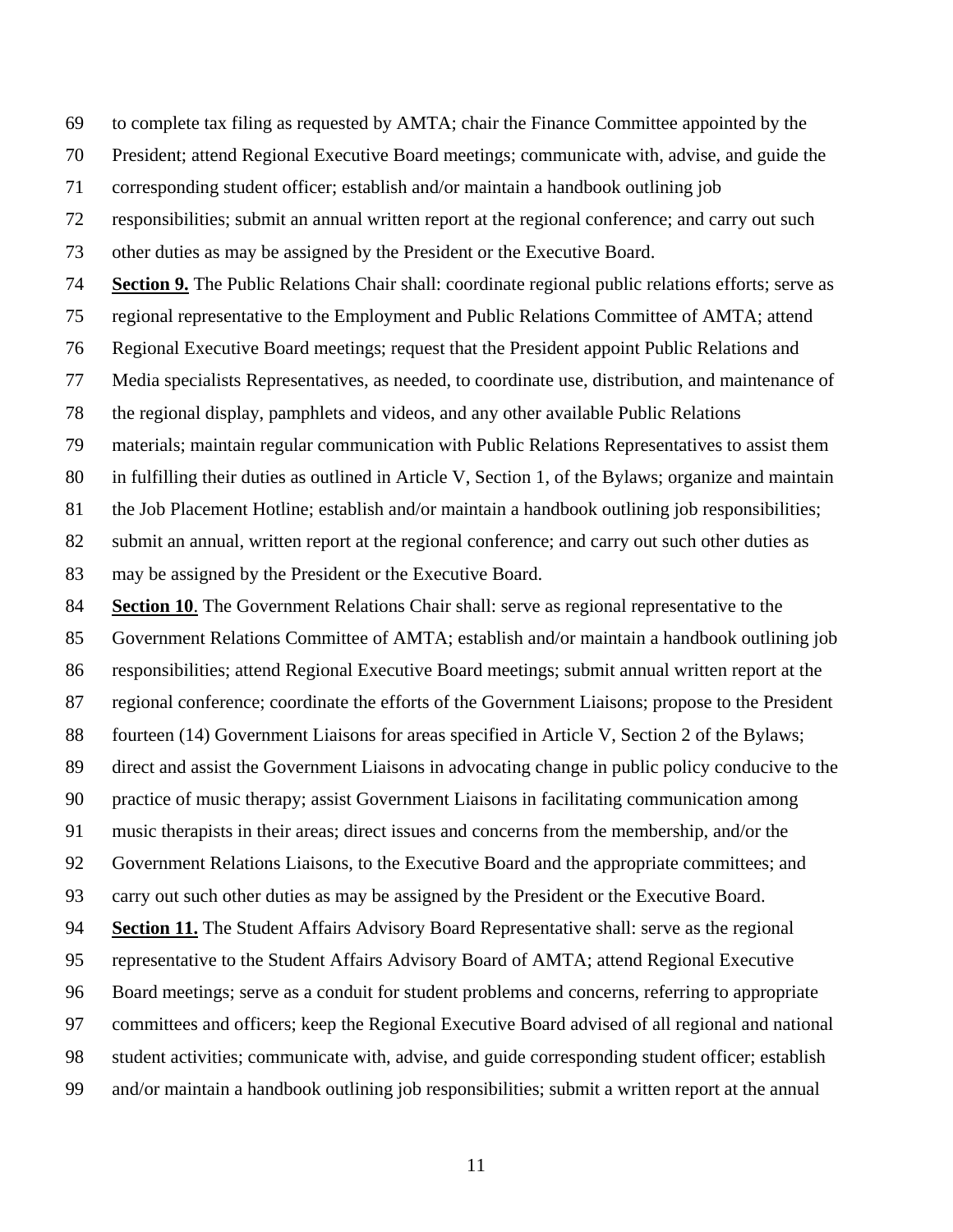100 regional conference; coordinate and administrate the Jenny Shinn Memorial Scholarship, the

101 Sophomore and Junior Scholarships, and any other student scholarships/awards initiated by

102 MAR or MARAMTS; and carry out such other duties as may be assigned by the President or the

103 Executive Board.

104 **Section 12.** The Student Representative shall: communicate with other music therapy students in

105 AMTA affiliated schools; report student views and concerns to the Board; attend Regional

106 Executive Board meetings; and carry out such other duties as may be assigned by the President

107 or the Executive Board.

## **Article IV - Duties of Appointed Officers**

1 **Section 1.** The Recording Secretary shall: send out meeting announcements; distribute agendas; 2 keep minutes of all meetings of the Executive Board and the general membership; and assure 3 that corporate minutes are maintained. The Recording Secretary shall submit copies of all 4 minutes to the Executive Board, Regional Delegates to the AMTA Assembly and Alternates, and 5 the Archivist. Minutes shall be made available to the general membership upon request. The 6 Recording Secretary shall also: communicate with, advise, and guide the corresponding student 7 officer; establish and/or maintain a handbook outlining job responsibilities; and carry out such 8 other duties as may be assigned by the President or the Executive Board. 9 **Section 2.** The Editor and Assistant Editor shall: edit, supervise, and publish the official regional 10 publication which shall be published tri-annually pending availability of funds; and submit a 11 report at the annual conference. The Editor shall: attend Regional Executive Board meetings; 12 establish and/or maintain a handbook outlining job responsibilities; and communicate with, 13 advise, and guide the corresponding student officer. The Editor and Assistant Editor shall carry 14 out such other duties as may be assigned by the President or the Executive Board. 15 **Section 3**. The Parliamentarian shall advise the meeting chair when asked for clarification, in 16 adherence with Robert's Rules of Order in all meetings of the Region; communicate with, advise, 17 and guide the corresponding student officer; and carry out such other duties as may be assigned

18 by the President or the Executive Board.

19 **Section 4.** The Assembly Chair shall: serve as a liaison among the Executive Board, Assembly

20 Delegates and Alternates and the general membership; attend Regional Executive Board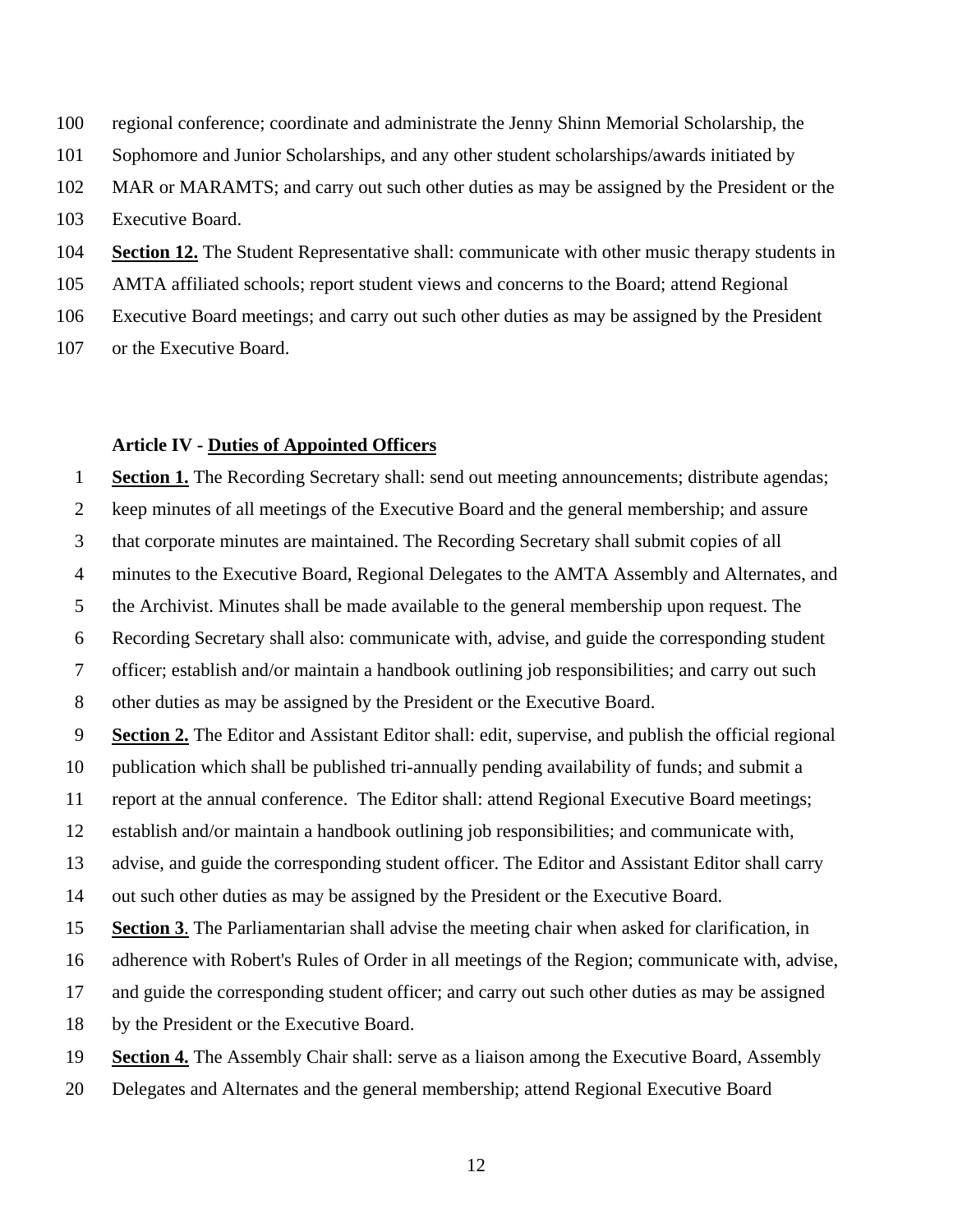21 meetings, disseminate information related to issues expected to come before the Assembly to the

- 22 general membership; solicit feedback from the membership on issues that are to come before the
- 23 Assembly; ensure that Alternate Delegates receive a copy of any correspondence from the
- 24 Speaker, including the mid-year report; submit a written report for publication in the newsletter
- 25 following the annual Assembly of Delegates meeting; and carry out such other duties as may be
- 26 assigned by the President or the Executive Board.
- 27 **Section 5.** The Historian shall publish new and past findings in the regional publication;
- 28 coordinate historical displays and the dissemination of historical information; establish and/or
- 29 maintain a handbook outlining job responsibilities; submit an annual written report at the
- 30 regional conference; and carry out such other duties as may be assigned by the President or the
- 31 Executive Board.

### **Article V - Appointed Positions**

- 1 Appointed positions shall consist of the following: Public Relations Representatives,
- 2 Government Liaisons, Archivist, Continuing Music Therapy Education Coordinator, Exhibits
- 3 Coordinator, Conference Coordinator, and Exhibits Coordinator. Specific duties of each position
- 4 shall be defined and assigned by the President and/or the Executive Board. The Region will
- 5 maintain handbooks delineating the current duties of each appointed position.

## **Article VI - Elections, Terms of Office, and Vacancies**

- 1 **Section 1.** A Nominating Committee consisting of the President-Elect and five (5) professional
- 2 regional members representing five (5) different areas of the Region shall be appointed by the
- 3 President with the approval of the Executive Board
- 4 **Section 2.** The Nominating Committee shall draw up a slate of consenting candidates for each
- 5 elective office to be presented along with respective biographical information to the general
- 6 membership at the annual regional conference. The Committee shall make every attempt to
- 7 present at least two (2) candidates for each elective office. They shall also draw up a slate of
- 8 twice as many nominees as there are designated positions for the Assembly of Delegates.
- 9 Additional nominees of consenting candidates for elective offices shall be accepted from the
- 10 floor at the annual regional conference.
- 11 **Section 3.** All regular and special elections shall be held by secret mail ballot directly following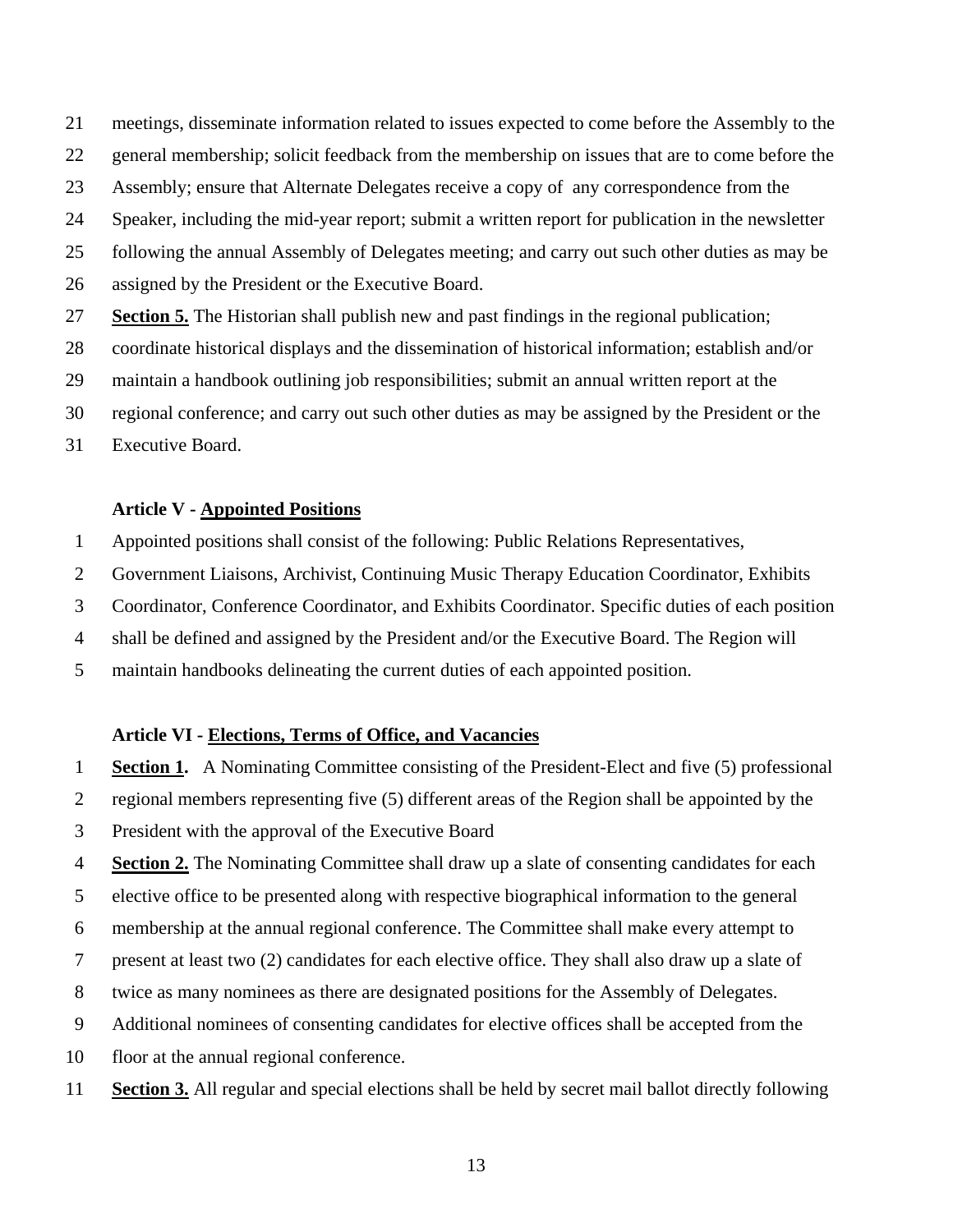12 the annual regional conference. All nominees shall be listed with accompanying biographical 13 information. For each office, the nominee receiving the greater or greatest number of votes shall 14 be considered elected. In the event that this greater or greatest number is a tie, a deciding vote 15 shall be cast by the members of the outgoing Executive Board. This shall apply to tie votes for 16 the Assembly only when the tie would result in (a) one candidate serving on the Assembly and 17 the other serving as an Alternate; or (b) one candidate serving as an Alternate and the other not 18 being included as an Alternate. Ties within the list of Alternates shall be ranked and called at the 19 discretion of the President. The Chair of the Nominating Committee shall present the results for 20 publication in the first edition of the official regional publication following the election and shall 21 notify AMTA of the election results.

22 **Section 4.** Votes for Assembly Delegates will be tabulated and nominees will be ranked from

23 highest to lowest. Primary Delegates will be those receiving the highest number of votes.

24 Alternate Delegate positions will be filled from the remaining nominees in rank order until all

25 positions have been filled. The Chair of the Nominating Committee shall present the results for

26 publication in the first edition of the official regional publication following the election and shall

27 notify AMTA of the election results.

28 **Section 5.** All elected officers except the President and Assembly Delegates shall commence

29 office eight (8) weeks after the adjournment of the annual spring conference and continue for a

30 term of two (2) years or until the next subsequent election. The incoming President shall be

31 formally introduced at the closing session of the annual spring conference and assume duties of

- 32 the office immediately thereafter. The Assembly Delegates' term of office will coincide with the
- 33 terms of the national officers.

34 **Section 6.** The President and President-Elect may not hold the same office for more than one

35 (1) consecutive term.

36 **Section 7.** Should a vacancy occur in an elective office, which is not filled through regular

37 succession of that office, the President shall appoint someone to fill that position until the next

38 annual regional conference. Immediately thereafter, the vacant position shall be filled by regular

39 or special election, as specified in the Bylaws, Article VI, Sections 2 and 3.

40 **Section 8.** Removal of an officer shall be dealt with as stated in Article XIII-75, Trial of

41 Members of Societies in Robert's Rules of Order.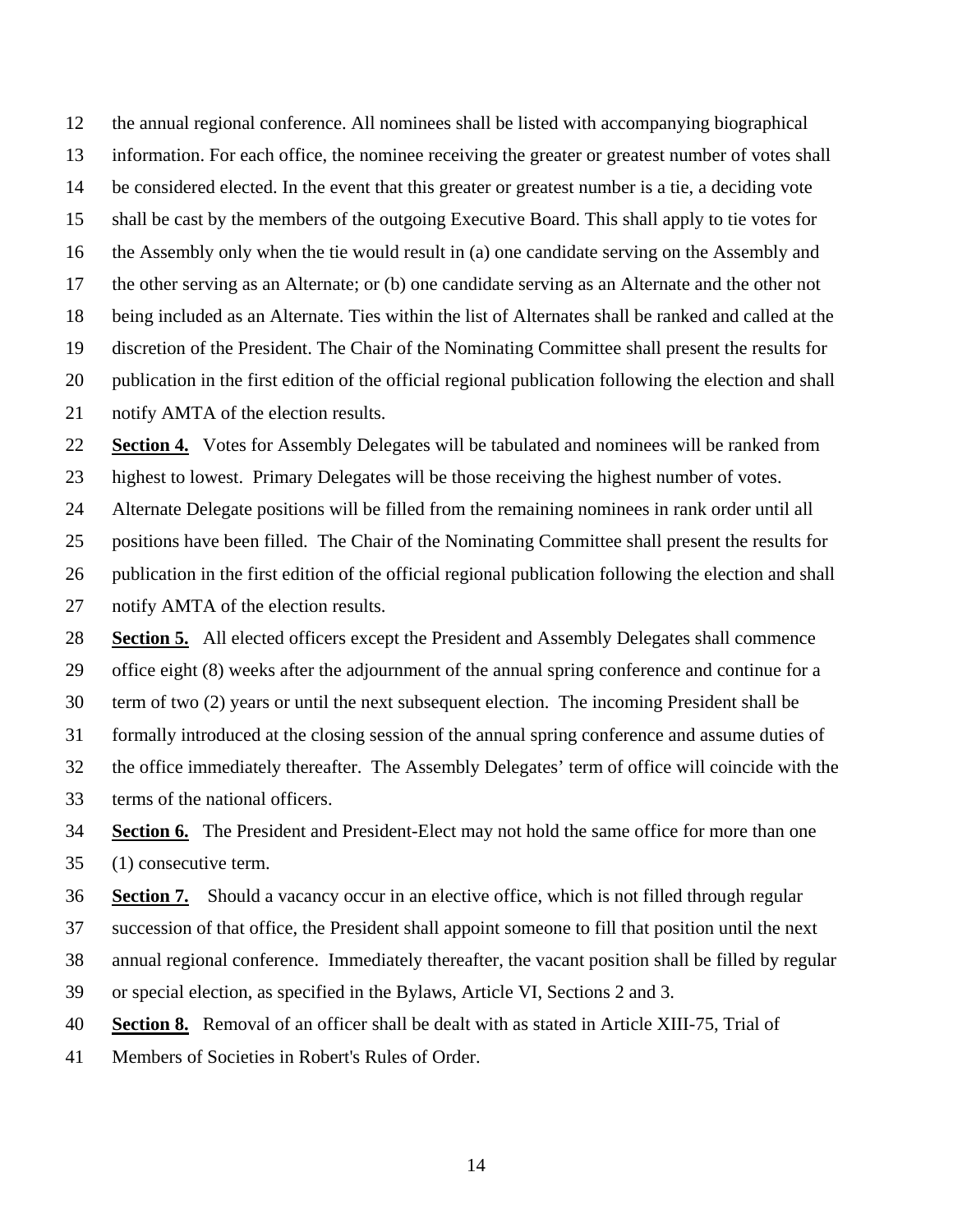## **Article VII - Assembly of Delegates**

1 **Section 1.** The Regional Delegates elected to the AMTA Assembly of Delegates shall attend all 2 business meetings of the Assembly and represent the interests of the Region.

3 **Section 2.** Delegates and Alternates shall commit themselves to attendance at all regional

4 business meetings, as well as regional and national conferences during their term of office. If a

5 Delegate cannot attend a national or regional conference, he/she shall inform the President at

6 least one (1) month prior to the conference so that the President may ensure that an Alternate

7 attend in the Delegate's place. The President may at the time of the annual Assembly of

8 Delegates substitute an active Mid-Atlantic member for an absentee Delegate or Alternate.

9 **Section 3.** The Delegates and Alternates shall be elected by secret mail ballot as outlined in

10 Article VI, Section 4. Immediately following the bi-annual meeting of the Assembly-Elect, the

11 Delegates shall elect one (1) person who will serve as Assembly Chair and perform the duties as

12 outlined in Article IV, Section 4. Current voting members of the Executive Board shall be

13 deemed ineligible to serve as Assembly Chair.

14 **Section 4.** The term of office for Regional Delegates shall be two (2) years.

#### **Article VIII - National Standing Committees and Boards**

1 **Section 1.** The National Standing Committees are: Academic Program Approval Committee,

2 Association Internship Approval Committee, Continuing Education Committee, Government

3 Relations Committee, Reimbursement Committee, Research Committee, Standards of Clinical

4 Practice Committee, Affiliate Relations Committee, Employment and Public Relations

5 Committee, International Relations Committee, International Relations Committee, Membership

6 Committee, Professional Advocacy Committee and Special Target Populations Committee.

7 **Section 2.** The National Board is the Judicial Review Board.

8 **Section 3.** Representatives to each of these committees and national boards shall commit

9 themselves to attendance at all national meetings, which occur during their terms, perform the

10 functions of the committee, and submit a written report to the National Services Council Chair

11 prior to each Regional Executive Board meeting and at the regional conference.

12 **Section 4.** The representatives to the national standing committees and the Judicial Review

13 Board shall be appointed for a two (2) year term by the President with the approval of the

14 Executive Board. Representatives may be reappointed at the President's discretion.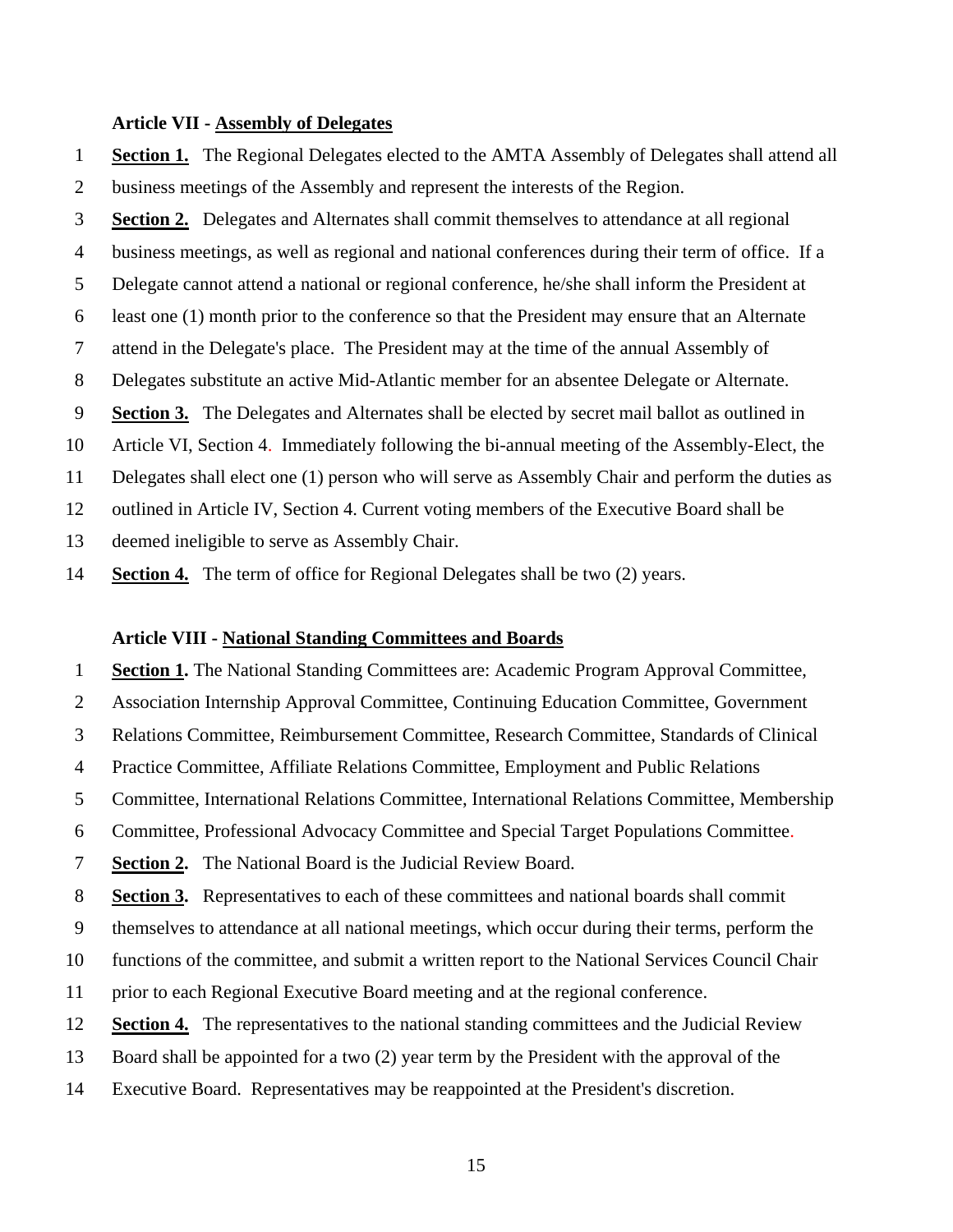#### **Article IX - Regional Committees**

1 **Section 1.** Members and duties of the Nominating Committee are set forth in Article VI of the 2 Bylaws.

3 **Section 2.** The Finance Committee shall consist of the Treasurer, who shall serve as chair,

4 President, President-Elect, Past President and at least one (1) MAR member. Duties of the

5 Finance Committee shall be to make recommendations to the Executive Board regarding

6 fiduciary responsibility of the financial resources held by the region; to assist the Treasurer in the

7 construction of the proposed annual budget; and to assist the Treasurer in developing and

8 maintaining fiscal policy recommendations to the Executive Board.

9 **Section 3.** The Public Relations Committee shall consist of the Public Relations Chair, Media

10 Specialist, Display Coordinator, and Pamphlet Coordinator. Duties of the Public Relations

11 Committee are specified in the Bylaws, Article V, Sec. 1

12 **Section 4.** The Government Relations Committee shall consist of the Government Relations

13 Chair, and 14 Government Relations Liaisons. There shall be a representative from each state in

14 the Mid-Atlantic Region (7), and seven (7) representatives with knowledge in issues pertaining

15 to government relations such as: occupational regulation, IDEA, reimbursement. Duties of the

16 Government Relations Committee are specified in the Bylaws, Article V, Sec. 2

17 **Section5.** The Research committee shall consist of the MAR Representative to the AMTA

18 Research Committee, who shall serve as chair, and five (5) MAR members with expertise in

19 music therapy research. Members to this committee will be appointed by the President with

20 approval from the Executive Board. Duties of the Research Committee shall be to serve as a

21 resource for MAR members interested in carrying out research projects; to submit research

22 articles to the regional newsletter; to sponsor the Research Poster Session at the annual

23 conference; and to sponsor research related activities.

## **Article X - Special Interest Groups and State Chapters**

1 **Section 1.** Members of the Mid-Atlantic Region may petition the Executive Board for

2 recognition as a Special Interest Group for reasons of professional development in specialized

3 areas of clinical practice. Members desiring to form a Special Interest Group (SIG) must present

4 a request in writing from five (5) members stating the specialty area involved, the need for the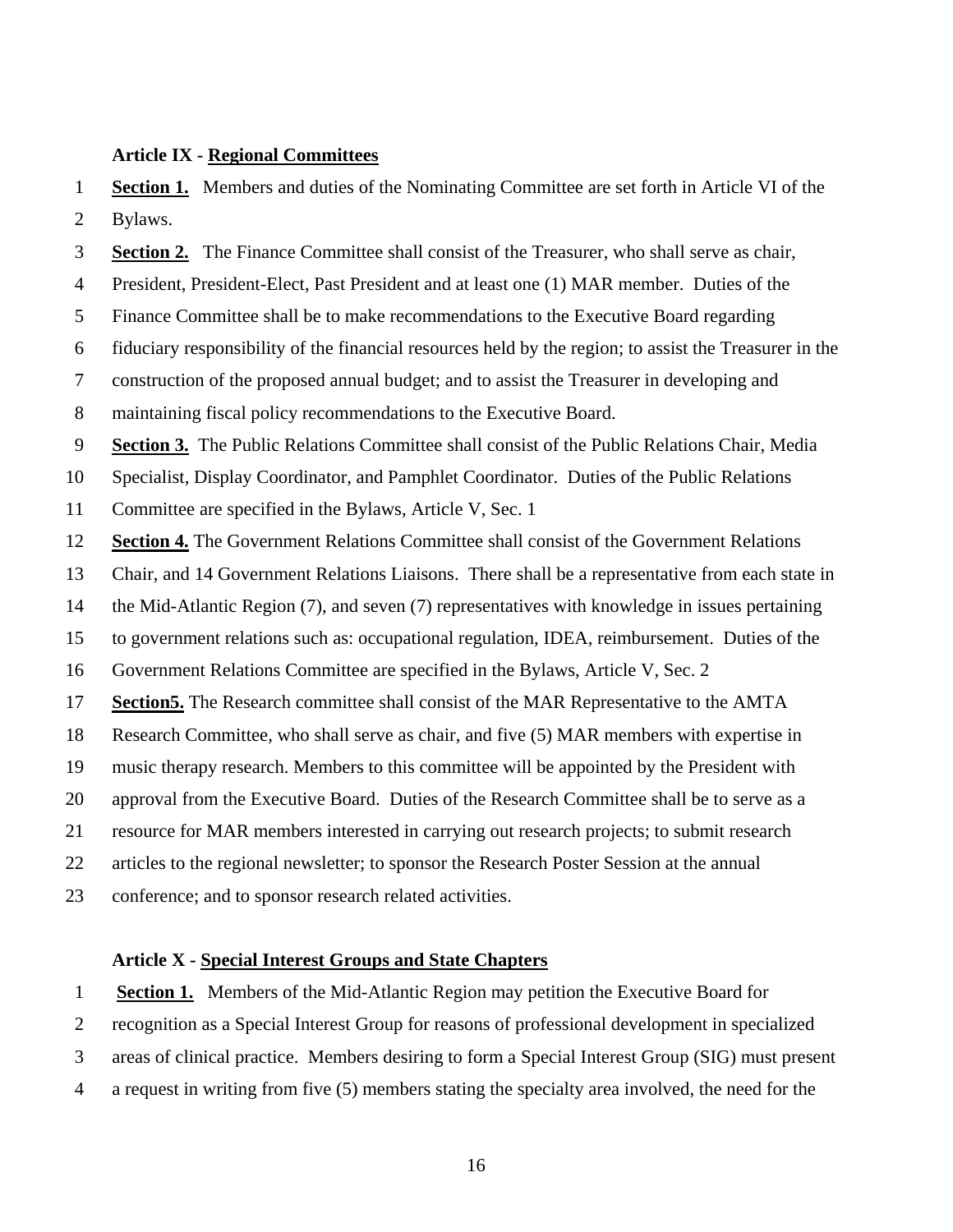- 5 SIG, and the educational and professional goals for the SIG. SIGs may request special
- 6 programming for the annual conference and/or offer workshops and symposia in their field of
- 7 specialization with the approval of the Executive Board.
- 8 **Section 2.** Members desiring to form a State Chapter of the MAR must present a request in
- 9 writing, a copy of their Constitution and Bylaws and a current roster to the MAR President.
- 10 These documents must be re-submitted when changes are made.
- 11 **Section 3.** SIGs and State Chapters may request special programming or meetings for the
- 12 annual conference and/or offer workshops and symposia in their field of specialization with the
- 13 approval of the Executive Board. Recognition is contingent upon an affirmative majority vote of
- 14 the Executive Board.

## **Article XI - MAR Advocacy Award**

- 1 An annual award will be presented to an individual(s) who has made an outstanding contribution
- 2 to either the Mid-Atlantic Region or the field of music therapy.

# **Article XII - Annual Regional Conference**

1 The annual conference of the Region will be not less than two (2) days.

## **Article XIII - Rules of Order**

- 1 Robert's Rules of Order, Revised, most recent, shall govern this organization in all cases to
- 2 which they are applicable and in which they are not inconsistent with these Bylaws.